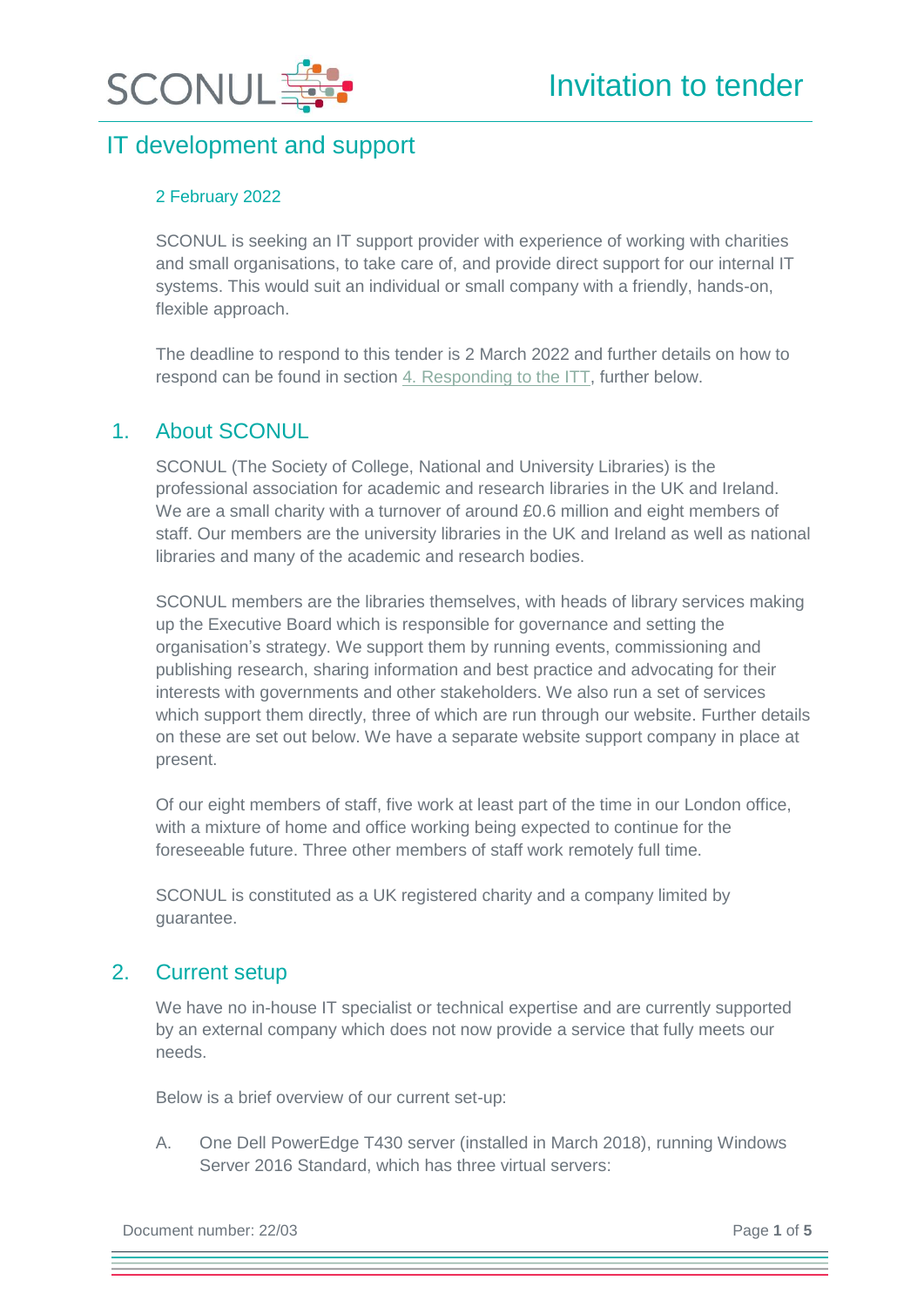

- Domain Controller
- Application/File Server
- Remote Desktop Server
- B. Back-up of data is continuous incremental backups via Shadow Protect to a local onsite NAS and are replicated and stored offsite with our current providers, RockIT Shared Storage. We will need a new provider/solution for our back-up storage.
- C. Seven workstation PCs all running Windows 10 pro. These are working well but out of warranty.
- D. Six laptops, two iPads and three iPhones.
- E. Currently six users which require support, five of which are office based and one of whom works wholly remotely. All six users have access to the Remote Desktop Server. We connect to the Remote Desktop Server via a VPN and RDP connection.
- F. One networked multi-function photocopier (Ricoh MPC 3504) which we use for printing, scanning, faxing and copying. The photocopier is maintained by DataQuest.
- G. E-mail is hosted on Microsoft Office 365 and our e-mail security is provided by Mimecast (EB UEM Enterprise).
- H. The current broadband provider for SCONUL is Virgin Business Media (M100 fibre broadband).
- I. Our current telephone service is provided by BT and we are using the BT Cloud Voice system.

#### **SCONUL services**

We run three services through our website which generate automated emails sent to website users via Sendgrid. On any given weekday, we would expect to see around 900 unique requests. Our website sends around 15,000 emails per month. In order for us to provide consistently excellent delivery, we rely on seamless functioning of our IT systems. We are looking for an IT support service that is able to effectively liaise with our current web developers. This is almost entirely within office hours but there may be an exceptional and very occasional requirement for support outside working hours.

The services that rely on automated digital services are:

Document number: 22/03 Page **2** of **5**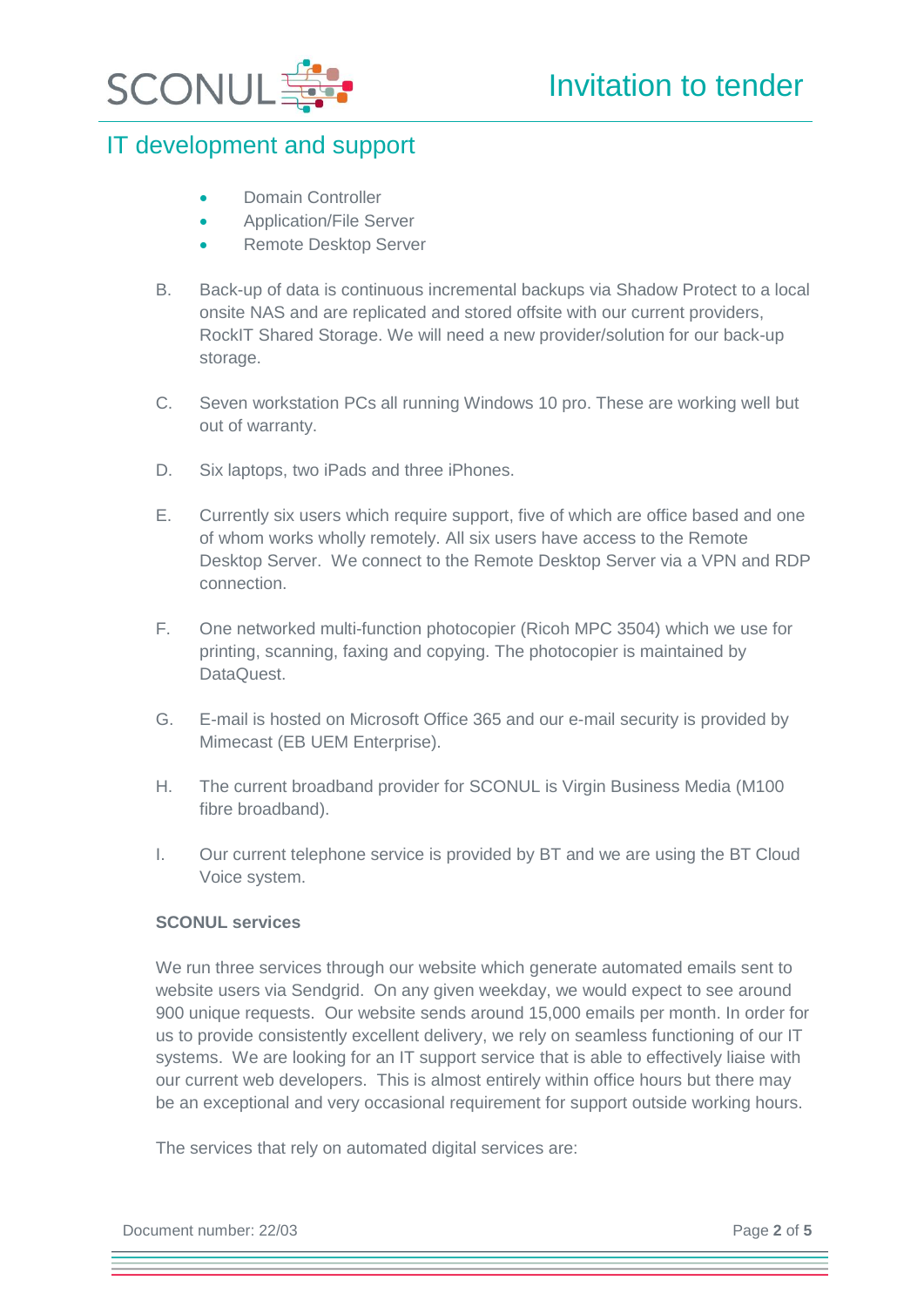

**SCONUL Access scheme**: [\(www.sconul.ac.uk/sconul-access\)](http://www.sconul.ac.uk/sconul-access). This scheme allows students and staff to visit member libraries around the country. The application process is administered on our website. The application form and information pages can be accessed publically. Staff at member institutions process applications (there is a designated role for Access Scheme Administrators). The applications are held in a database which is used for deriving usage statistics and planning workload.

**SCONUL Annual Statistics**: [\(www.sconul.ac.uk/page/questionnaire-guidance\)](http://www.sconul.ac.uk/page/questionnaire-guidance). This service is for member institutions only. There is a portal through which members can enter data about their service for benchmarking and statistical analysis. There are two aspects to this.

- (1) A validated set of forms used to collect data from institutions (**the SCONUL Return**). There is a specified user role for entering this data.
- (2) A reporting and download tool that member's use for basic visualisation and benchmarking (**the Reporting Tool**). All members with a username and password can use this tool.

**SCONUL Mentoring:** [\(www.sconul.ac.uk/page/sconul-mentoring\)](http://www.sconul.ac.uk/page/sconul-mentoring)**.** This mentoring scheme is for SCONUL members and designed to support academic library leaders in their professional and personal growth by facilitating mentoring relationships with more experienced colleagues. The application process is administered on our website and the applications are held in a database on our website. We receive email notifications when an application has been submitted to the website.

## 3. SCONUL Requirements

We are seeking an initial review of our current system and set-up to ensure that it meets our needs, has security commensurate with the size and nature of the organisation and to identify short-term and medium-term development requirements including a new provider/solution for the back-up of files.

Regular, ongoing support will include (but not be restricted to):

- 1. A named person/contact who will have a full overview of our systems and needs.
- 2. Managing our IT systems and services.
- 3. Advising on and procuring IT hardware, software, systems, programs, licences, etc. including when hardware or software need updating or are out of date.
- 4. Providing direct user support and advice on any issues that arise and responding to ad-hoc support requests.
- 5. Maintaining and ensuring our IT systems remain operational at all times and resolving any problems that arise.

Document number: 22/03 Page **3** of **5**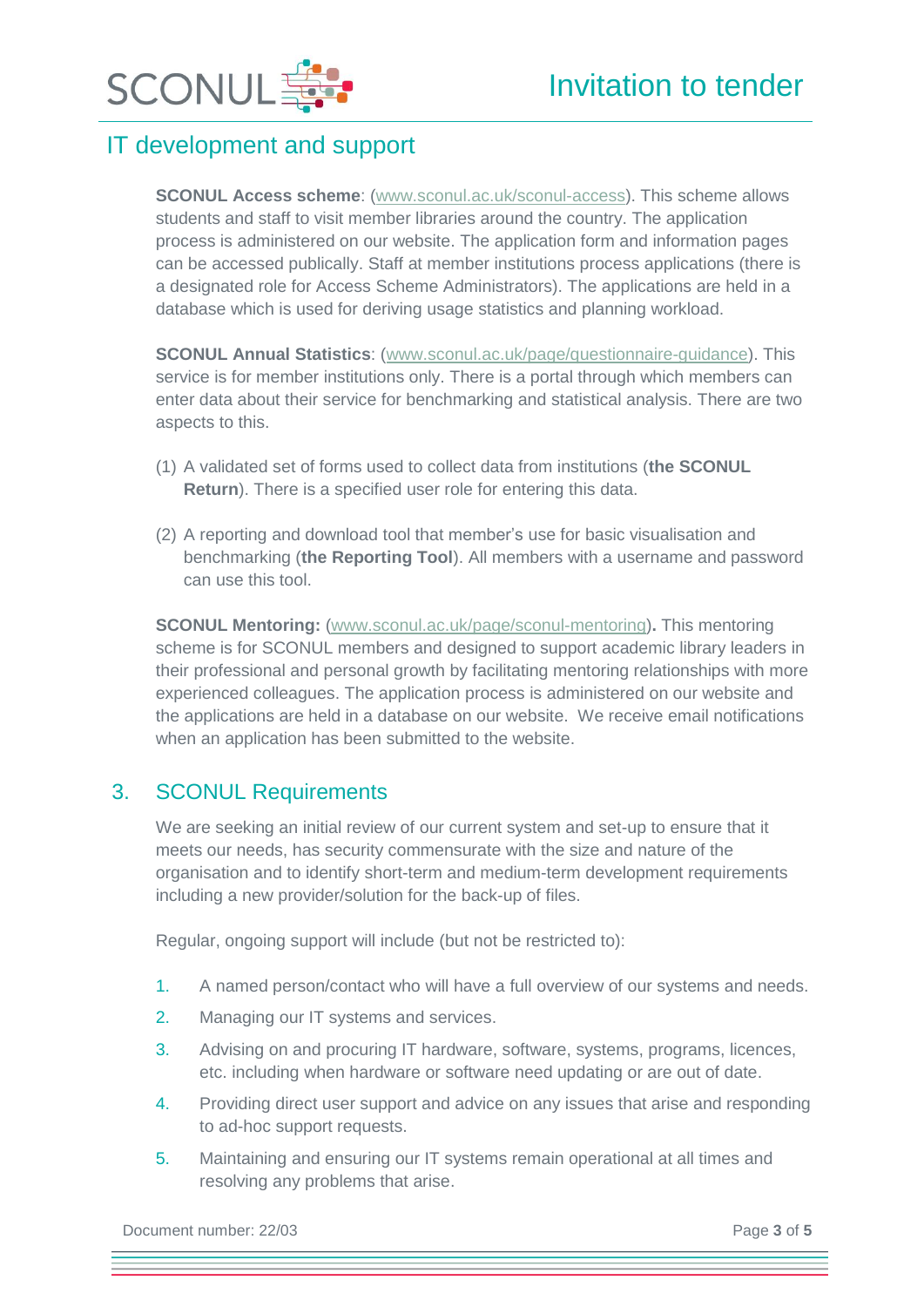



- 6. Providing unlimited remote and onsite support.
- 7. Monitoring the IT system and network.
- 8. Ensuring critical data is secure and regularly backed up to a "cold" or "offline" location that would be unaffected by an issue with our live environment, and regular testing to ensure those backups are recoverable.
- 9. Ensuring the consistent availability, security and integrity of our email and Office systems, including the maintenance of associated licences and software.
- 10. Ongoing support and advice regarding security of our emails and files.
- 11. Sound technical advice, accurate pricing and support for improvements or additional functionality for all systems, hardware and software. The advice should reflect an understanding of the organisation and its resources, as well as a willingness to look for solutions from third-party providers.
- 12. Regularly reviewed and updated disaster recovery plan.
- 13. Timely support for technical glitches and breakdowns across all systems, consistently available outside of core office hours.
- 14. Quick response time to critical issues. On occasion, this may mean providing support at the evening or weekend, though not regularly.
- 15. Management of larger developments with accurate and detailed estimates, realistic timelines, robust testing and reliable technical expertise.
- 16. Occasional liaison with our existing web developers to ensure smooth running of our online presence.

## <span id="page-3-0"></span>4. Responding to the ITT

If your company is interested in providing a response to this ITT, please submit a written proposal to Ann Rossiter [\(Ann.Rossiter@sconul.ac.uk\)](mailto:Ann.Rossiter@sconul.ac.uk). If you have any questions or clarifications, or would like to discuss our requirements, please contact [SitMui.Ng@sconul.ac.uk](mailto:SitMui.Ng@sconul.ac.uk) to arrange a phone call.

Your response should address the following areas, noting the requirements set out above:

- 1. How would you approach taking over management of our IT support services, including what would be covered by the review we have requested, and associated costs
- 2. Please set out the model of regular support you would provide, including service levels and processes.
- 3. Please describe how you would respond to the following three typical requests for support including how you would approach costing such work:

Document number: 22/03 Page 4 of 5